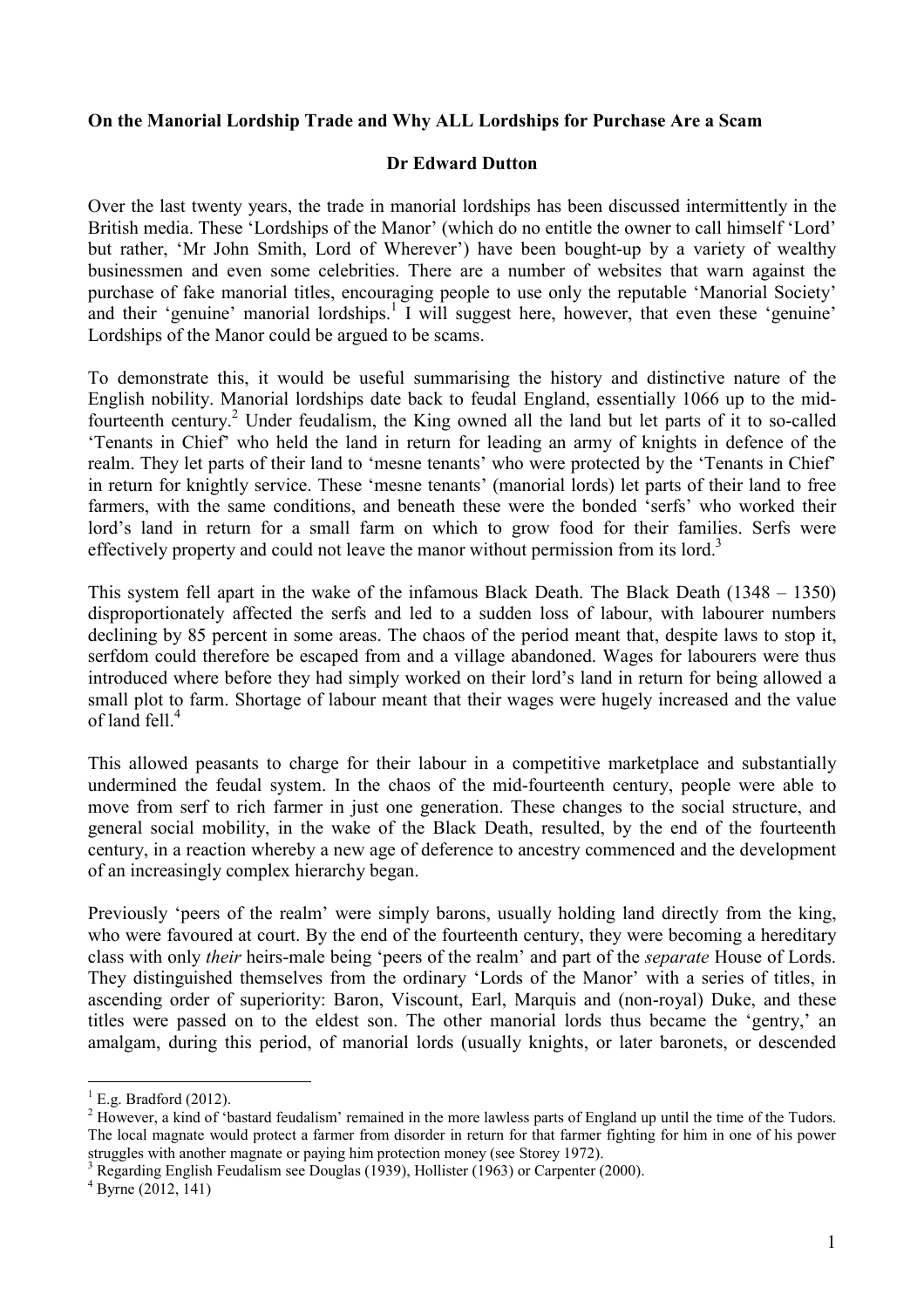from them) and their relatives. Coss observes that, 'By the end of the fifteenth century only peers were considered truly noble  $\ldots$  the rest of the nobility – the English gentry - enjoyed mere 'gentility,' a watered-down version, as it were, of nobility.'

This Age of Deference also led to a clearer distinction between lower nobility (the 'gentry') and those who were simply wealthy. The lower nobility distinguished themselves from other merely wealthy farmers and the like by their right to bear a coat of arms. They were 'gentle born,' able to trace their family history, through a legitimate male line, back to a knight or noble.<sup>6</sup> As such they were 'gentry' (and 'patrician') in contrast to the 'plebeian' yeomen farmers, these being the wealthiest rank amongst the plebeians.<sup>7</sup>

And even within the class of lower nobles (nobles who were not peers) there was a further hierarchy. By 1611, the highest rank was 'baronet,' an hereditary knighthood introduced by James I.<sup>8</sup> Beneath this were knights, with knighthoods often running in families even if they were not officially hereditary. 'Esquire' ceased to refer to the son of knight in training for knighthood. It became, instead, the eldest son of a knight in perpetuity and the eldest sons of the youngest sons of peers in perpetuity.<sup>9</sup> The younger sons and their male-line descendents were 'gentlemen' in perpetuity, this being the lowest rank of the nobility. Esquires were thus 'gentlemen' but further distinguished by their line passing only through elder sons. In this regard, Sir Edward Coke (1552 – 1634) stated that, 'Every esquire is a gentleman and a gentleman is defined to be one qui arma *gerit*, who bears coat armour  $\ldots$ <sup>10</sup>

This strict definition, of course, meant that there were many yeomen (by status) who could be wealthier than gentlemen (who had this status but not the wealth to go with it). To be accepted, in status terms, as 'gentry' a coat of arms – and thus, usually, a knighted or ennobled, legitimate maleline ancestor – was required, though the wealthy but un-knighted could also attempt to persuade the College of Arms that they should be granted arms and so raised to the rank of gentleman.<sup>11</sup> This created a hierarchy within the category of 'gentleman' with 'gentlemen by blood' considered superior to 'gentlemen of paper and wax' who had merely been granted a coat of arms by the heralds. $^{12}$ 

This history is important because it demonstrates that, under the English system, a 'noble' title absolutely cannot be purchased. The only way of doing this would be to find a corrupt herald at the College of Arms and persuade him to sell you, unmerited, a coat of arms – something that would

 $5$  See Coss (2006, 41).

 $6$  Coss p.66.

<sup>&</sup>lt;sup>7</sup> A plebeian can be knighted rendering his eldest son 'esquire' and his younger ones 'gentlemen.' However, it is possible for a plebeian to be raised to the rank of 'gentleman' as we will discuss. In addition, it was possible to be raised to the rank of 'esquire' by the monarch, usually senior personal servants of the monarch (Pegge 1791, 29).

<sup>8</sup> Official Roll of the Baronets (2012).

 $9^9$  Coke (1606, 688) or Comyns and Kyd (1793, 465). The Earl Marshal, however, stated in 1615 that the 'heir male' of a knight is an esquire (Patrician, 1848, 114). This means that if the eldest son predeceases the father, the second son is an 'esquire.' Comyns and Kyd (p.465) also emphasise that a gentleman can never lose this rank no matter how impoverished he becomes. There is, however, some confusion regarding the distinction between an 'esquire' and a 'gentleman.' The herald William Segar (1602, 228) stated that, 'And who so can make proofe, that his Ancestors or himselfe, have had Armes, or can procure them by purchase, may be called Armiger or Esquier.' But, in general, it appears that Coke's definition was adhered it.

 $10$  Young (1851, 53). See Coke (1606).

 $11$  Various historians have noted evidence of heralds taking bribes in return for granting arms to 'unworthy' people (e.g. Fellows 2006, 169), forging pedigrees (Jones 1948, 373) or spinning out the process of arms assessment to collect assessment fees (Goodey 2011, 110).

 $12$  Patrician (1848, 107).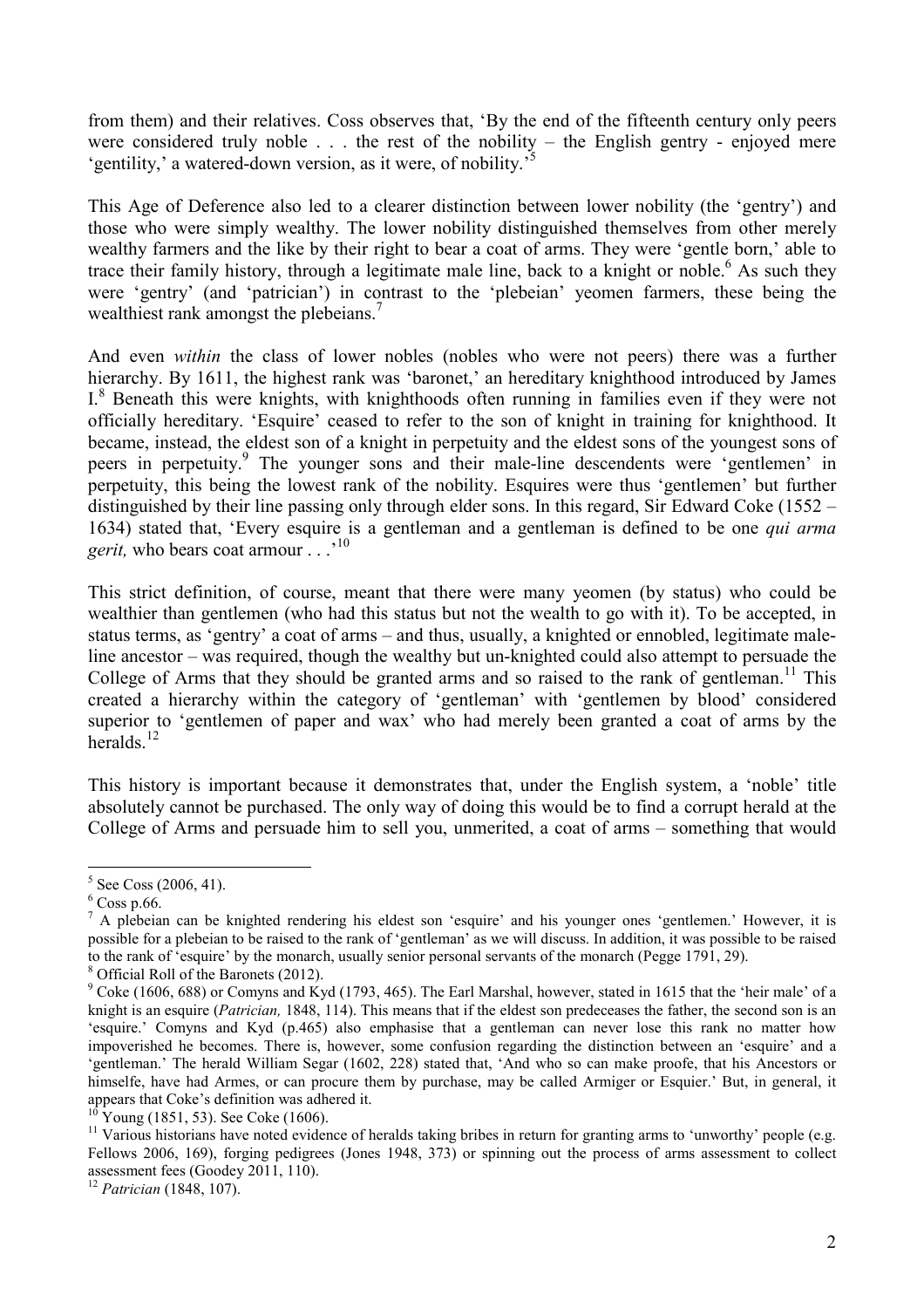raise you to 'gentleman' which is the lowest rank of the nobility and akin to the Continental 'untitled nobleman.' Purchasing a Lordship of the Manor does not make you noble. It simply makes you a person with sufficient spare funds to purchase a Lordship of the Manor. The irrelevance to noble (and social) status of these lordships is evidenced by the fact that those who held them in the sixteenth and seventeenth centuries would not term themselves 'John Smith, Lord of Wallop' but rather 'John Smith, Esq.' or 'John Smith, Gent.' because it was these titles which evidenced nobility. So websites which suggest that 'nobility' will be achieved by purchasing one of these manorial titles simply don't understand England's system of nobility.

The feudal system was substantially abolished in 1660 and had anyway been torn apart by the Black Death, as we have seen. The feudal form of landownership ceased to be recognised in 1926 but occasional associated rights, such as to minerals under the land, will remain recognised as long as they are registered by 2013. Even so, you can buy manorial lordships, and peers, in particular, have been selling them, especially since the  $1980s$ .<sup>13</sup> These titles fetch an average price of £7000.<sup>14</sup> The Manorial Society is the recognised auctioneer of manorial titles and there are many other companies scamming people with fake ones.

The methods used by the conmen are sometimes ingenious, though I don't want to dwell on them as they have been discussed in detail elsewhere.<sup>15</sup> Their titles fall into two categories: Firstly, the 'fake' title must surely be obviously fake to the buyer but it allows the buyer, by linguistic loophole, to pass himself off as a 'Lord.' An example is having your name legally changed to 'Lord Smith' via a fake title company. Secondly, and more perniciously, there is the forgery. This involves finding a manorial title which nobody has openly used for centuries (presumably because feudalism is defunct), registering it as a trademark and then selling the trademark (legally-speaking a 'title') for £1500 as a Lordship of the Manor 'title.' One of the websites that sells these forgery lordships might be more persuasive if it did not try to sell people 'principalities' for £300,000.

Then there are the 'genuine' titles sold through the Manorial Society. Prominent purchasers of genuine manorial lordships - though even these are usually only based on a few documents (such as a family tree) and, or, simply a 'statutory declaration' by the owner - have included the boxer Chris Eubank, who paid £45,000 to be 'Lord of the Manor of Brighton' in 1996, though he was selling his title in 2009.<sup>16</sup> Also, the late Abdul Latif, who ran an Indian restaurant in Newcastle and was often mentioned in the British humorous magazine Viz, purchased the Lordship of Harpole for £5500, a price which was closer to the going-rate, in  $1994$ <sup>17</sup>

But it should be emphasised that even with 'genuine' titles, purchasers are effectively reliant on the word of the person selling the title. In that these titles have long been defunct, it seems difficult to believe that the seller can be sure that he really owns the title. Accordingly, a question-mark must hang over even the genuine titles. You would not a purchase a house based on the 'owner' simply pledging that they owned it and showing that some of their distant ancestors owned it. You would want indisputable evidence of ownership, certainly if you were going to part with serious money. This is not forthcoming with most Lordships of the Manor and, accordingly, there is a degree to which the buyer is being scammed and simply has more money than sense.

 $\overline{a}$ 

 $13$  Clark (6<sup>th</sup> December 2000).

<sup>&</sup>lt;sup>14</sup> Manorial Society (2012).

 $15$  See Baronage (2000).

 $16$  Loomes (29<sup>th</sup> July 2009).

 $17$  Anon (24<sup>th</sup> January 2008).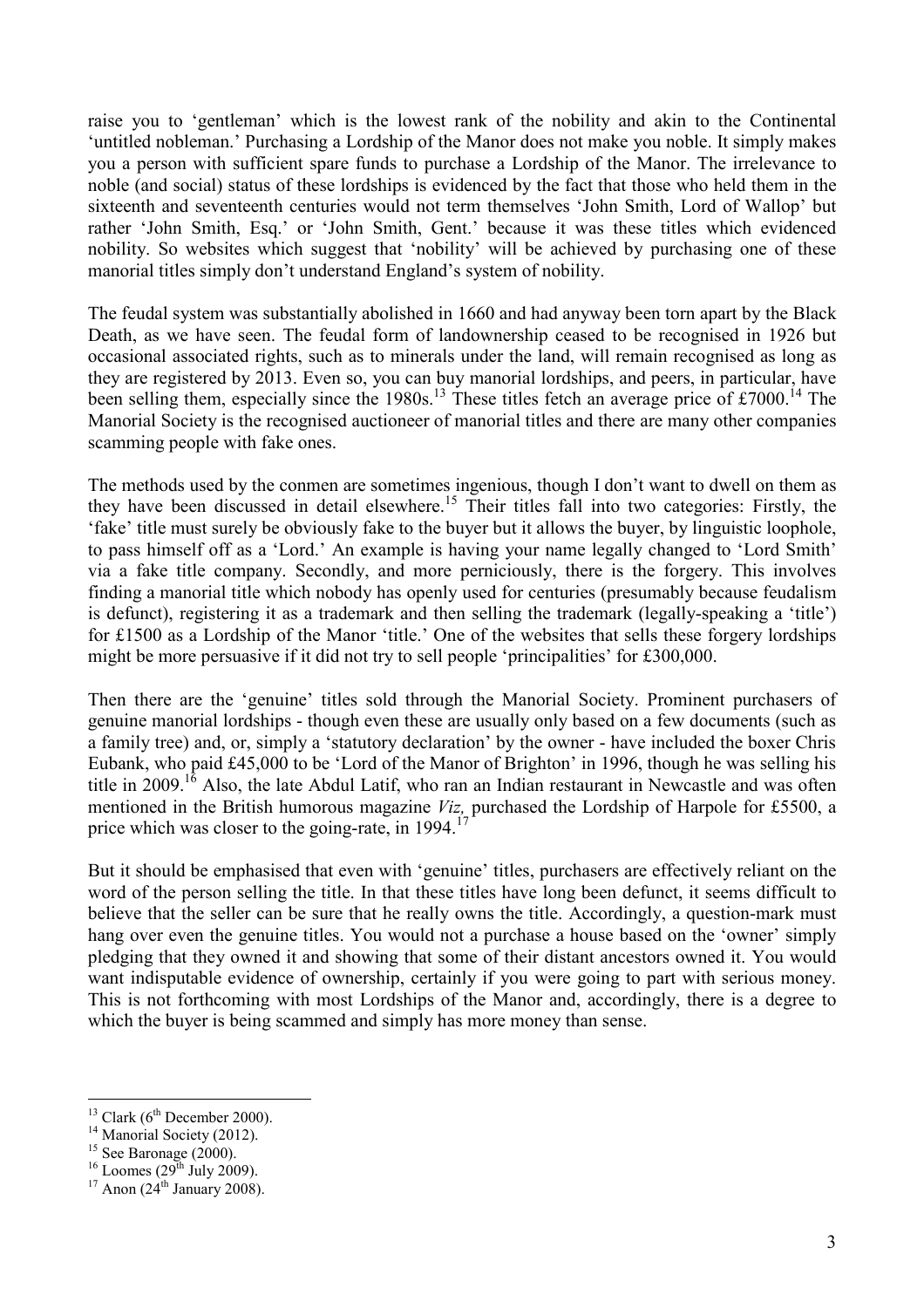Indeed, in that Lordships of the Manor are incorporeal property under English Law but treated - for anachronistic reasons – as if they were land, it has been suggested (though this is a legal gray area) that, as with English property, a manorial lordship could be squatted upon (perhaps by calling yourself by the title) and as long as this is not contested for twelve years it would become the squatter's property.<sup>18</sup> There has been no test case but this, potentially, evidences a significant problem in purchasing the right to call yourself something which has little social significance. Other people can call themselves by it as well and if you contest this you will not only have to part with a lot of money but you will appear precious and old-fashioned and open yourself up to ridicule. All you have, in such circumstances, is the knowledge that you are the real 'Lord of the Manor' but, as we have already discussed, you can't really be absolutely sure that the seller was the real Lord of the Manor either.

And, indeed, once you start using the 'genuine' manorial title, you are either misleading others or making a fool of yourself. People are impressed by a person being a 'Lord of the Manor' because they are impressed by ancestry.<sup>19</sup> They assume that he can trace his, in the direct, legitimate, male line, back to a knight who was made Lord of the Manor in the Medieval period. If he is not clear about the fact that he cannot do that, he is misleading people. And, secondly, as genuine Lords of the Manor do not stress this status (indeed, increasingly, nor do peers of the realm) by emphasising his title, he is doing little more than embarrassing himself. He may as well have 'nouveau riche' branded on his forehead. Those who sell manorial lordships are, in essence, selling something which will lead to the buyer, if he uses it, being made a laughing stock; rather like a person who has been scammed.

As such, I would conclude that the whole trade in manorial lordships – fake and forgery but also 'genuine' – is really just scam and should be avoided, much as you'd avoid the Nigerian offering you a windfall via internet spam. If English people want to find a connection to the nobility then they should trace their family trees. Statistically, almost all English people are descended from King Edward III. $20$ 

## **REFERENCES**

Anon, (24th January 2008), 'Obituaries: Abdul Latif' in Daily Telegraph,

http://www.telegraph.co.uk/news/obituaries/1576383/Abdul-Latif.html

- Baronage, (2006), 'Manorial Lordships and Statutory Declarations: A Cautionary Description' in Baronage, http://www.baronage.co.uk/2006a/Manorial-SD.pdf
- Baronage, (2000), 'Caveat Emptor: Buy a Noble Title and Become a Lord' in Baronage, 1. http://www.baronage.co.uk/bphtm-01/caveat03.html

Bradford, The Earl of, (2012), 'Fake Titles.' http://www.faketitles.com/

Byrne, Joseph, (2012), Encyclopedia of the Black Death, Santa Barbara: Clio.

Carpenter, D. A., (2000), 'The Second Century of English Feudalism' in Past and Present, 168.

Clark, Ross,  $(6<sup>th</sup>$  December 2000), 'Buy a title and lord it over everyone' in *Daily Telegraph*.

Coke, Edward, (1606), Institutes of the Laws of England, London.

Comyns, John and Stewart Kyd, (1793), A Digest of the Laws of England, Vol. III, Dublin: Luke White.

Coss, Peter, (2006), 'An Age of Deference' in Rosemary Horrox and W. M. Ormrod, (eds), A Social History of England, 1200 – 1500, Cambridge: Cambridge University Press.

Douglas, David C., (1939), 'The Norman Conquest and English Feudalism' in *Economic History Review*, 9: 2. Fellows, Virginia, (2006), The Shakespeare Code, Gardiner: Summit Publishers.

<sup>19</sup> This, along with ability and wealth, appears to be one of three basic components of social status. See Morris (2002) for an interesting popular discussion.

 $20$  Millard (2011).

 $\overline{a}$ 

 $18$  Baronage (2006, 8). See Bradford (2012) and Baronage (2000 and 2006) for a detailed examination of the feudal title trade, and especially the fake title trade.